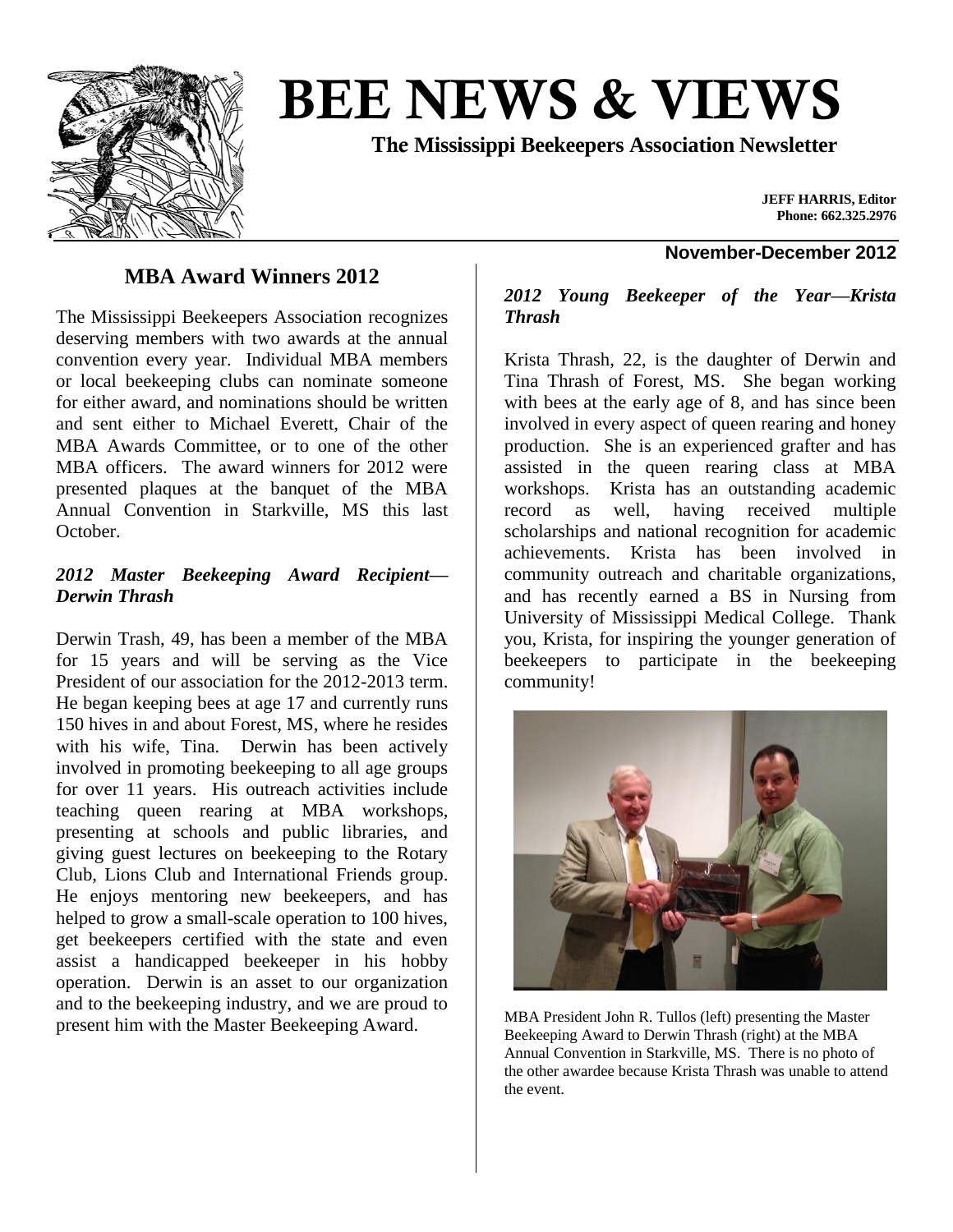#### **Food Defense Workshops** *By Anna Hood*

Mississippi State University Extension Service is providing FREE Food Defense workshops for producers, processors, and others involved in the food industry. This includes honey producers! The primary goal of these workshops is to help participants preclude and better prepare their operations/facilities in the event of intentional contamination and/or natural disasters that could affect the safety of their livestock/products and ultimately consumers. Five one-day workshops will be held throughout the state of Mississippi over the course of the next few months. The Food Safety Modernization Act as written, if fully enacted, will require all food related entities to have a food defense plan. I strongly encourage you to attend one of these workshops in order to better prepare your business for future potential regulatory requirements and help protect our food supply. Listed below are the dates and locations of the workshops.

| December 5:         | <b>Brandon, MS</b>    | <b>Rankin County Extension</b><br>Office         |
|---------------------|-----------------------|--------------------------------------------------|
| <b>January 17:</b>  | Verona, MS            | North MS R&E Center                              |
| <b>January 29:</b>  | Hattiesburg, MS       | <b>Forrest County Extension</b><br><b>Office</b> |
| <b>February 7:</b>  | <b>Brookhaven, MS</b> | <b>Lincoln Civic Center</b>                      |
| <b>February 21:</b> | Grenada, MS           | <b>Grenada County Extension</b><br>Office        |

To register, please visit our website at [www.fsnhp.msstate.edu](http://www.fsnhp.msstate.edu/) and click on the link under "Workshops and Events" on the left side of the screen and follow the prompts. You may also print the **attached brochure**, complete the registration information indicating your choice in date and location, and return to the address indicated on the form.

This workshop is made available **at no charge** to participants and is provided through funds from USDA-National Institute of Food and Agriculture (NIFA) through the Southern Risk Management Education Center (SRMEC).

#### **Africanized Bees in Pass Christian, MS**

*By John Campbell & Kenneth Calcote*

The Mississippi Department of Agriculture and Commerce (MDAC) located and destroyed a colony of Africanized bees at a residence in Pass Christian on October 29, 2012, as a result of a homeowner complaint issued concerning bees at the residence. During the investigation of the complaint, a colony of bees was discovered in the subfloor of the structure. According to the homeowner, the bees had arrived by swarm a few weeks earlier. Domestic European honey bees typically do not swarm this late into the fall season, which prompted MDAC to destroy the colony as a precaution and also collect a sample for analysis.

The sample was sent to the Alabama Department of Agriculture and Industries, Bee Laboratory, for a quick screening test, which resulted in the high probability of Africanized bees. The sample was then sent to the Florida Department of Agriculture and Consumer Services, Bee Laboratory, who confirmed the sample positive for Africanized bees by using the USDA official identification test.

Africanized bees are a hybrid, or mixed breeding, of African and European honey bees. The most important difference in Africanized bees and domestic European honey bees is their behavior. Africanized bees are extremely defensive and will protect their nest or colony more fiercely and in greater numbers when disturbed or threatened. It is difficult to visually distinguish Africanized bees from European honey bees with the naked eye, and only through laboratory testing, can the species be verified.

Africanized bees originate from Africa and were imported into Brazil in 1956 for research where they escaped and have since migrated through South America and Mexico. Africanized bees were first detected in the United States in Texas in 1990 and have since spread to New Mexico, Arizona, California, Nevada, Utah, Oklahoma, Arkansas, Louisiana, Florida, and Georgia.

Coastal ports are major pathways for the introduction of Africanized honey bees. In the past, bee swarms have been intercepted and destroyed by the Department of Homeland Security and USDA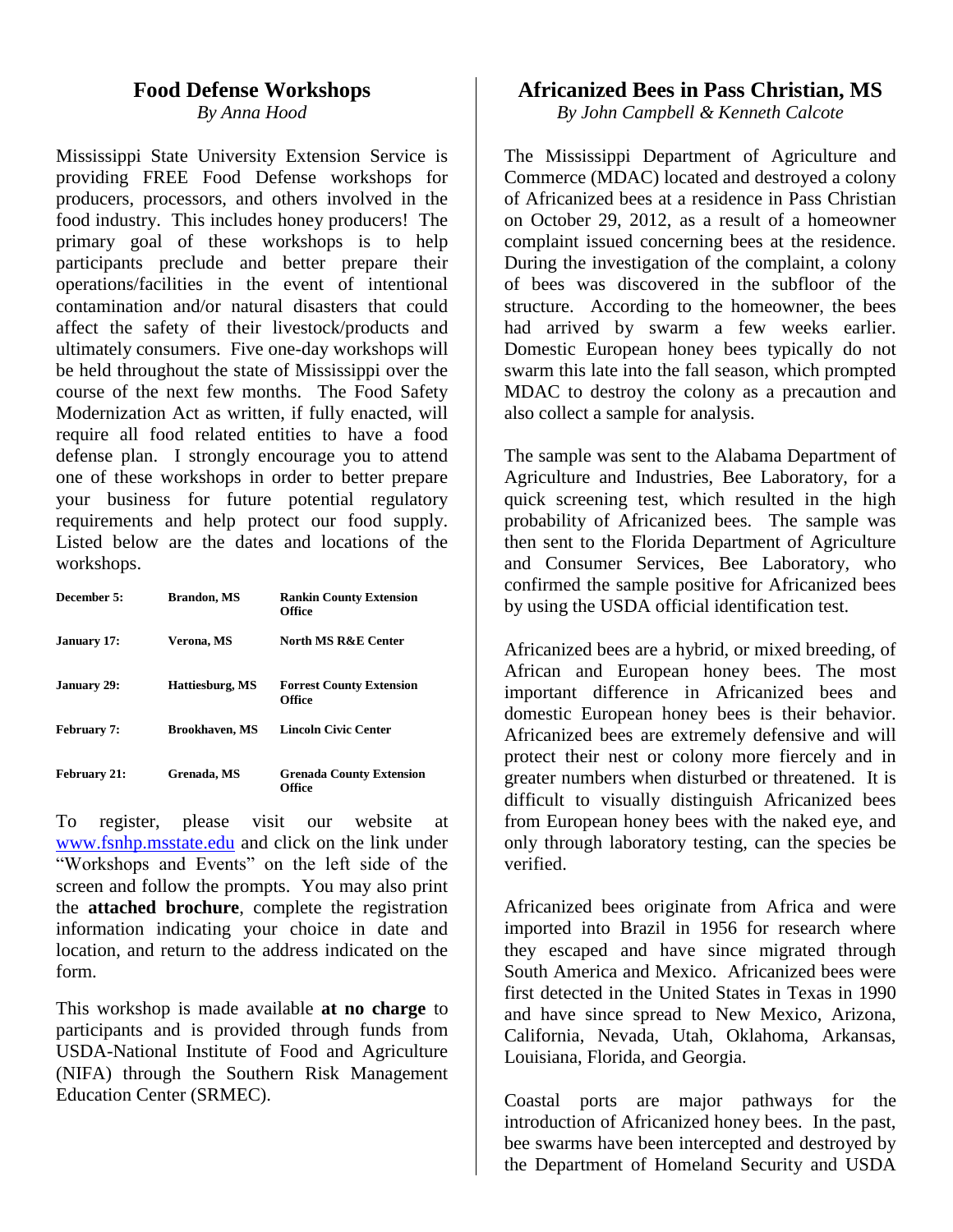on ships and vessels entering the coastal ports of Mississippi. Since 2007, MDAC has deployed and monitored bee swarm traps with no positive interceptions of Africanized bees.

Based on the information available at this time, MDAC believes this is an isolated incident; however, trapping and surveying will continue in the area through the fall and spring. For additional information, contact MDAC's Bureau of Plant Industry at (888) 257-1285.

#### **Renew Your Membership Now!**

Since the last newsletter, MBA's 2012 membership has increased to only 210 members. We hope to see 600 members for 2013! Remember, our organization provides resources and support for you, the Mississippi Beekeeper, and draws attention to the beekeeping industry. Your MBA membership is proof to our legislators that beekeeping is an important aspect of Mississippi agriculture. Please keep renewals and new members coming! Contact Jeff Harris [\(jharris@entomology.msstate.edu\)](mailto:jharris@entomology.msstate.edu) or Stan Yeagley [\(candsyeagley@att.net\)](mailto:candsyeagley@att.net) for a membership application, or visit our website [http://mshoneybee.org](http://mshoneybee.org/) to download a registration form.

#### **Help Us Update Information for Local Beekeeping Clubs in MS** *By Derwin Thrash*

I am trying to update the contact information for all of the local beekeeping clubs that exist in Mississippi. New clubs have formed recently, and some older clubs have dissolved. Additionally, the person to contact frequently changes in clubs over several years. I ask that the officers of each local club inform the MBA any time something changes. Collectively, we all need to do a better job in providing current information to new beekeepers as they seek people and clubs that can help them grow in beekeeping. If you can help edit the following list, send your corrections or edits to my email [derwin\\_thrash@yahoo.com.](mailto:derwin_thrash@yahoo.com)

#### **Local Beekeepers Assoc. Contact**

Central MS Bkprs. Assoc**.** Walter McKay

Ph. 601-856-1882 138 Old Orchard Rd. Madison, MS 39110 [mckaywj@yahoo.com](mailto:mckaywj@yahoo.com) 

*Meeting Date*: 3<sup>rd</sup> Thursday at 7:00 p.m. (except December) *Location*: Highway 18 and Springridge Road

Delta Area Bkprs. Assoc. Stanley Holland

Ph. 662-303-0846 231 Blue Creek Rd. Drew, MS 38737 [HollandStanley@bellsouth.net](mailto:HollandStanley@bellsouth.net)

*Meeting Date*: 1<sup>st</sup> Sunday at 2:00PM *Location:* Location to be determined

East Central MS Bkprs. Assoc. Derwin Thrash Ph. 601-204-9743 2032 Langs Mill Rd. Forest, MS 39074 [derwin\\_thrash@yahoo.com](mailto:derwin_thrash@yahoo.com)

*Meeting Date*:  $2<sup>nd</sup>$  Saturday at 9:00 a.m. *Location:* Steele Baptist Church Family Life Center

Gulf Coast Bkprs. Assoc. Dean Sellars

Ph. 228-588-0856 7617 Carter Rd. Moss Point, MS 39562 dino@sellars.org

*Meeting Date:* ??? *Location:* ???

Lafayette Bkprs. Assoc. Harold Brummett

Ph. 662-234-4378 alt. 662-816-8078 25 CR. 4009 Oxford, MS 39655 [denmarkmississippi@hotmail](mailto:denmarkmississippi@hotmail) 

*Meeting Date:* ??? *Location:* ???

Marion County Bkprs. Assoc. D. L. Wesley

Ph. 601-736-3272 17 East Jackson St. Foxworth, MS 39486 [dwesley39483@msn.com](mailto:dwesley39483@msn.com)

*Meeting Date:* 2<sup>nd</sup> Monday night at 7:00pm (except February) *Location:* Foxworth Methodist Church Fellowship Hall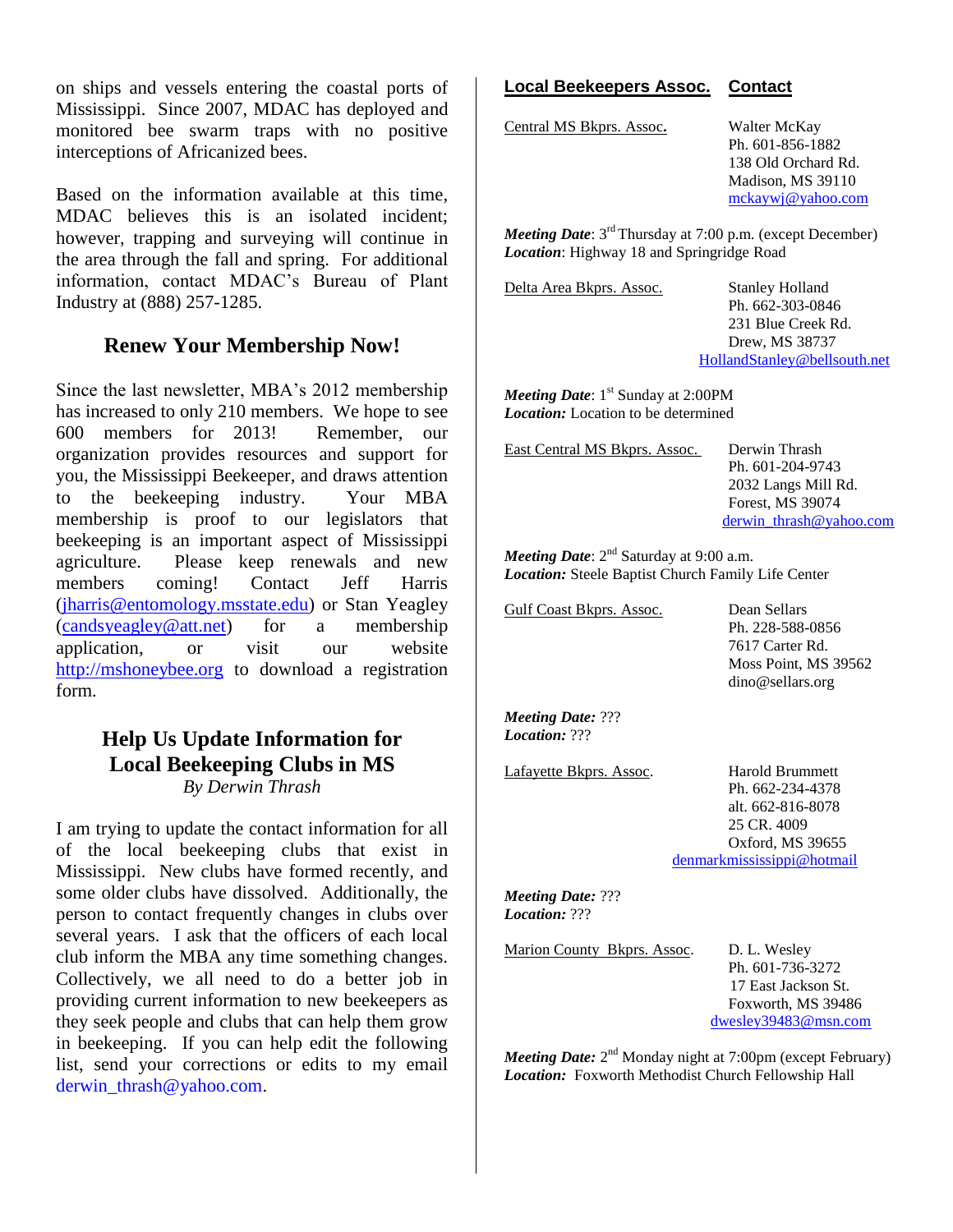Meridian Bkprs. Assoc. Gary Smith

Ph. 601-846-0260 P.O. Box 278 Stonewall, MS 39363 [gary@accessdrive.net](mailto:gary@accessdrive.net)  [www.meridianbeekeepers.com](http://www.meridianbeekeepers.com/) 

*Meeting Date*: 1st Thursday of each month at 5:30 p.m. *Location:* Farm Bureau's Conference Room at 2408 4<sup>th</sup> Ave. Meridian, MS 39301

| N.E. MS Bkprs Assoc. | <b>Gerald Jetton</b> |
|----------------------|----------------------|
|                      | Ph. 662-652-3446     |
|                      | 20495 Hwy 23 N.      |
|                      | Tremont, MS 38876    |
|                      | mascadine@yahoo.com  |
|                      |                      |

*Meeting Date:* 2nd Tuesday of each quarter at 7:00 PM *Location:* Itawamba Co. Extension Office, 304 W.Wiygul S., Fulton, MS 38876

| Red Creek Bkprs. Assoc. | <b>Tommy Cowart</b>    |
|-------------------------|------------------------|
|                         | Ph. 601-528-9240       |
|                         | 1404 Highway 15        |
|                         | Perkinston, MS 39573   |
|                         | lindantommy@att.net    |
|                         | Dr. Judith Breland     |
|                         | Ph. 601-928-5776       |
|                         | 214 N. Critz, Suite A  |
|                         | Wiggins, MS 39577      |
|                         | Judith@ext.msstate.edu |
|                         |                        |

*Meeting Date:* 4<sup>th</sup> Monday of each month at 7:00 p.m. *Location:* Stone County Fair Grounds/ Sunflower Community **Center** 

| Southeast Bkprs. Assoc. | <b>Troy Parker</b>         |
|-------------------------|----------------------------|
|                         | Ph. 601-764-2940           |
|                         | 588 Highway 18             |
|                         | Bay Springs, MS 39422      |
|                         | tcparker@bayspringstel.net |

*Meeting Date:* 4<sup>th</sup> Saturday of each month at 7:00PM *Location:* Dixie Electric Power Association, Old Hwy 184, East Laurel, MS

### **Queen Quality**

A Science Brief—*by Jeff Harris*

The question of queen quality arises every few years in the U.S. beekeeping industry. Recent surveys of beekeepers place questions of queen quality at the top of the list of explanations and/or symptoms for diminished colony performance or poor health. The top four complaints about commercial queens are (1) premature supersedure of queens, (2) inconsistent or poor brood patterns,

(3) early drone laying, and (4) the inability of colonies to requeen upon loss of an installed queen (van Engelsdorp *et al.* 2008, 2010 and 2011).

The importance of good queens cannot be overstated. There is an often unspoken tenet in beekeeping that improving colony performance is synonymous with improving queen quality. Colonies with the most productive egg-laying queens grow the fastest and store the most honey. Colonies with poor performing queens grow more slowly, and they may fail to store a surplus honey crop. Additionally, it is a common practice to mitigate certain problems such as high incidence of chalkbrood by requeening a colony. The presumed source of genetic problems is removed and replaced with a queen from a genetic source which is not susceptible to chalkbrood. Similarly, perhaps the best way to change the chronically defensive colony of honey bees is to requeen it with a queen from a gentler stock.

If chronic problems in commercial queens occur, failures in one or all areas of queen production may be to blame. These compartments of activity include queen cell production, mating of the virgin queens, and genetic pedigree or history of the stock. In many ways, it is difficult to say which of these has the greater influence on queen quality, and ultimately on the quality of the colony produced by the queen. One can raise queens from highly selected stocks of bees having the best genetics and never attain the promise of those good genes if the cell builders used to produce queens are not optimal or if there are not enough drones available to produce fully mated queens. Poorly mated queens are chemically less attractive to worker bees, and they are often quickly superseded. Additionally, small sized queens derived from poor cell builders will have less stored sperm and often have a shorter lifespan than queens which are raised under ideal conditions.

Dr. David Tarpy (North Carolina State University) and co-authors recently published an assessment of commercial queens that were produced in the U.S. (Tarpy *et al.* 2012). The team purchased 80 queens from 7 commercial producers of queens in California, and they measured various morphological and physiological indicators of queen quality. Queen size was compared among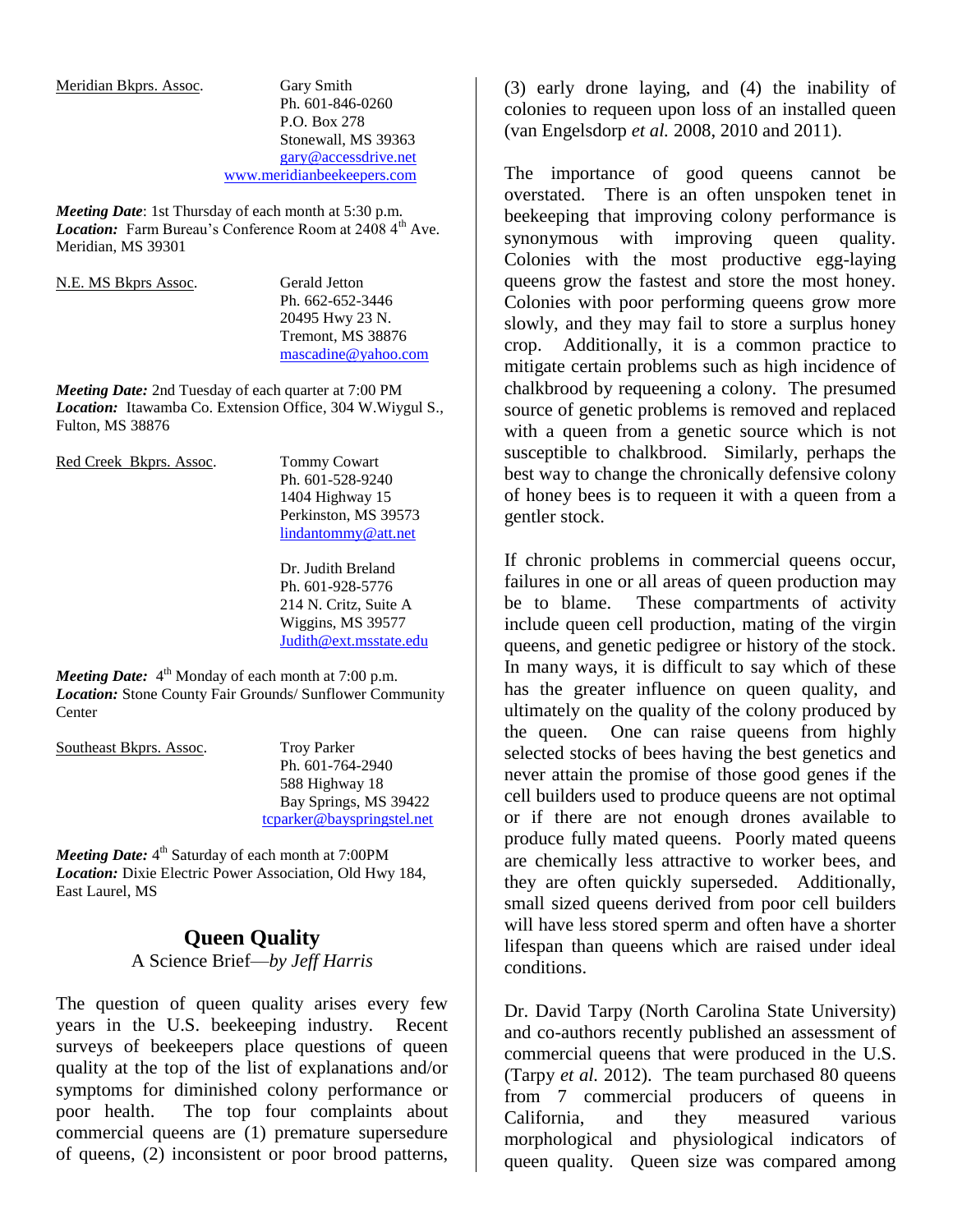the different commercial sources by measuring head width, width of the thorax, body weight of the queen at emergence from the queen cell, and volume of the spermatheca, which is the specialized organ in which spermatozoa are stored within the mated queen.

How well queens were mated was gauged by the total number of spermatozoa stored within the spermatheca of each queen. Typically, well mated queens will store between 5 and 7 million spermatozoa. Additionally, sperm viability was measured using differential dyes to indicate live and dead sperm in each spermatheca. Live sperm were stained with a green florescent dye, and dead sperm were stained simultaneously with a red fluorescent dye. The percentage of viable sperm was found by dividing the number of green-dyed sperm by the total number of stored sperm.

The final measurement was an estimate of the number of drones to which each queen had mated. Honey bees have evolved to be multiply mated, and each queen typically mates with *ca.* 15-20 individual (and hopefully, unrelated) drones. The paternity number is an estimate of the number of worker bee sub-families that are sired by different fathers within a colony. Standard DNA genotyping procedures (similar to determining paternity in human children for court cases) were used on a random sample of worker bees to identify the number of patrilines represented within each colony.

The question of multiple mating is extremely important with regards to overall colony health and performance. Multiple mating increases the genetic diversity within the worker population. Each drone fathers a sub-family of workers produced by the queen. Queens that mate with only a few drones will have only a few sub-families of workers; thus, the full range of behaviors or genetic qualities expressed by worker bees that make a colony of bees strong and able to survive various disease may not be fully expressed in such a colony.

Queens mated with *ca.* 20 genetically different drones or more will have the best brood patterns, and they produce pheromone blends that are most attractive to worker bees. In addition, mating with *ca.* 20 drones or more assures the highest level of



Figure 1. Sperm viability is estimated using different fluorescent dyes. Live sperm stain green, while dead sperm stain orange-red. (Photo from M. A. Taylor at the University of Guelph, Ontario, Canada)

stored spermatozoa within a queen, and queens with the highest amounts of stored sperm tend to live longer. In addition, queens mated with high numbers of drones will produce colonies with lower pathogen loads (Tarpy 2003), presumably because they have a greater arsenal of beneficial genes that help the colony resist diseases. Similarly, it has been recently shown that high multiple mating in honey bees increase the abundance and variety of beneficial microbes (e.g. those that convert bee pollen to bee bread via fermentation) within the hive (Matilla *et al.* 2012).

The Tarpy research team found statistically significant variation in size of queens among the 7 commercial suppliers. This variation was found in all measures of queen size including head width (avg.  $3.45 \pm 0.23$  mm), width of the thorax (avg.  $4.34 \pm 0.23$  mm), body weight at emergence (avg.  $218.7 \pm 20.7$  mg) and volume of the spermatheca (avg.  $0.94 \pm 0.18$  mm<sup>3</sup>) (all reported as mean  $\pm$ standard error). Although queen size varied among producers, there was no significant variation in number of stored sperm (avg.  $4.37 \pm 1.45$  million per queen), and there was only a weak statistical correlation between size of queen and amount of stored sperm (a stronger correlation was found by Delaney *et al.* 2011). Although the average number of stored sperm was below 5-7 million, the authors considered the queens in this study to be more than adequately mated queens.

The total numbers of stored sperm did not vary significantly among producers, but there were significant differences in sperm viability among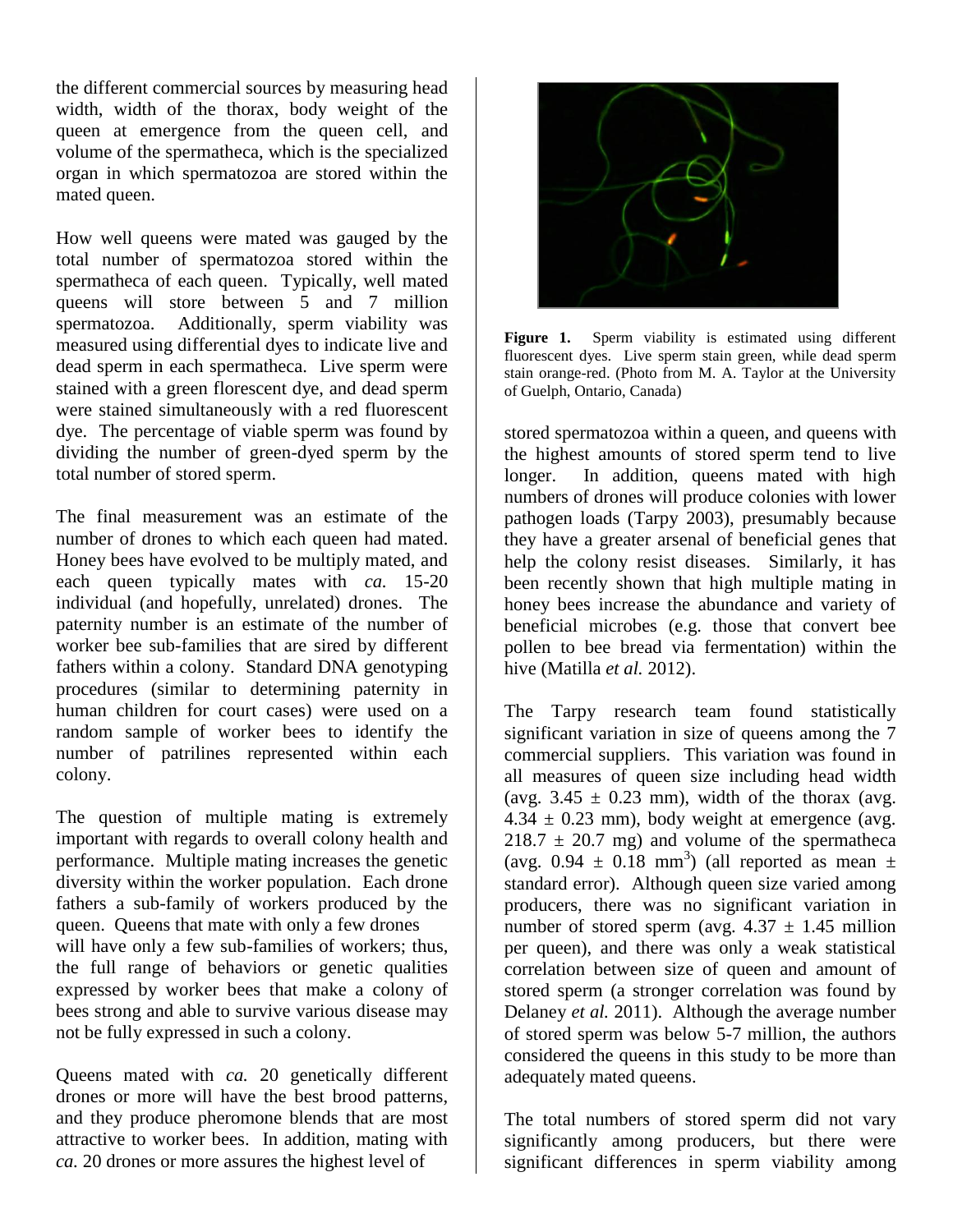producers. One producer in particular had average sperm viability just under 60%; however, the overall average viability for all queens  $(83.7 \pm 13.3)$ % viable sperm) was considered respectably high.

Finally, the total number of drones (avg.  $18.2 \pm 4.8$ ) that had mated with each queen was not significantly different among queen producers. Thus, the overall conclusion is that despite significant variation in the size of queens from different producers, the mating success of queens among the different producers was similar.



**Figure 2**. A well mated queen produces pheromones that attract a worker court, stimulate comb production, and inhibit queen rearing and worker ovary development. All of these processes help sustain basic colony order and function. (USDA, ARS stock photo)

This study found that mating success in commercially produced queens was relatively high among several commercial queen producers. Variation in size of queens (one measure of quality) was higher within each of the different operations than the variation found between different producers. Thus, the researchers suggest that overall queen quality could be improved industrywide if each of the producers culled the lower 15% of queens that they produce. This recommendation is more likely to improve queen quality than wholesale changes in production methods. Additionally, the overriding conclusion is that the perceived reduction in queen quality is not related to poor mating of queens. If the perceptions of reduced queen quality are real, other factors related to either genetics or to environmental effects on queen physiology after mating has occurred must be at the root of the problem.

**Delaney, D. A., J. J. Keller, J. R. Caren, and D. R. Tarpy. 2011.** The physical, insemination, and reproductive quality of honey bee queens (*Apis mellifera*). *Apidologie* 42: 1-13.

# **Mattila, H. R., D. Rios, V. E. Walker-Sperling, G. Roeselers, and I. L. G. Newton. 2012.**

Characterization of the active microbiotas associated with honey bees reveals healthier and broader communities when colonies are genetically diverse. PLoS ONE 7(3): e32962. doi:10.1371/journal.pone.0032962.

**Tarpy, D. R. 2003.** Genetic diversity within honeybee colonies prevents severe infections and promotes colony growth. *Proceedings of the Royal Society London Series B-Biological Scien*ce 270: 99-103.

**Tarpy, D. R., J. J. Keller, J. R. Caren and D. A. Delaney. 2012.** Assessing the mating 'health' of commercial honey bee queens. *Journal of Economic Entomology* 105(1): 20-25.

**van Engelsdorp, D., J. Hayes, R. M. Underwood, and J. Pettis. 2008.** A survey of honey bee colony losses in the U.S., fall 2007 to spring 2008. *PLoS ONE*. doi:10.1371/journal.pone.0004071.

**van Engelsdorp, D., J. Hayes, R. M. Underwood, and J. S. Pettis. 2010.** A survey of honey bee colony losses in the United States, fall 2008 to spring 2009. *Journal of Apicultural Research* 49: 7- 14.

**van Engelsdorp, D., J. Hayes, R. M. Underwood, D. Caron, and J. Pettis. 2011.** A survey of managed honey bee colony losses in the USA, fall 2009 to winter 2010. *Journal of Apicultural Research* 50: 1-10.

### **Upcoming Events**

**American Beekeeping Federation**: Make your plans now for the 2013 North American Beekeeping Conference & Tradeshow, which will be held January 8-12, 2013, at the Hershey Lodge<sup>®</sup> in Hershey, Pennsylvania. Visit [www.abfnet.org](http://www.abfnet.org/) for more information.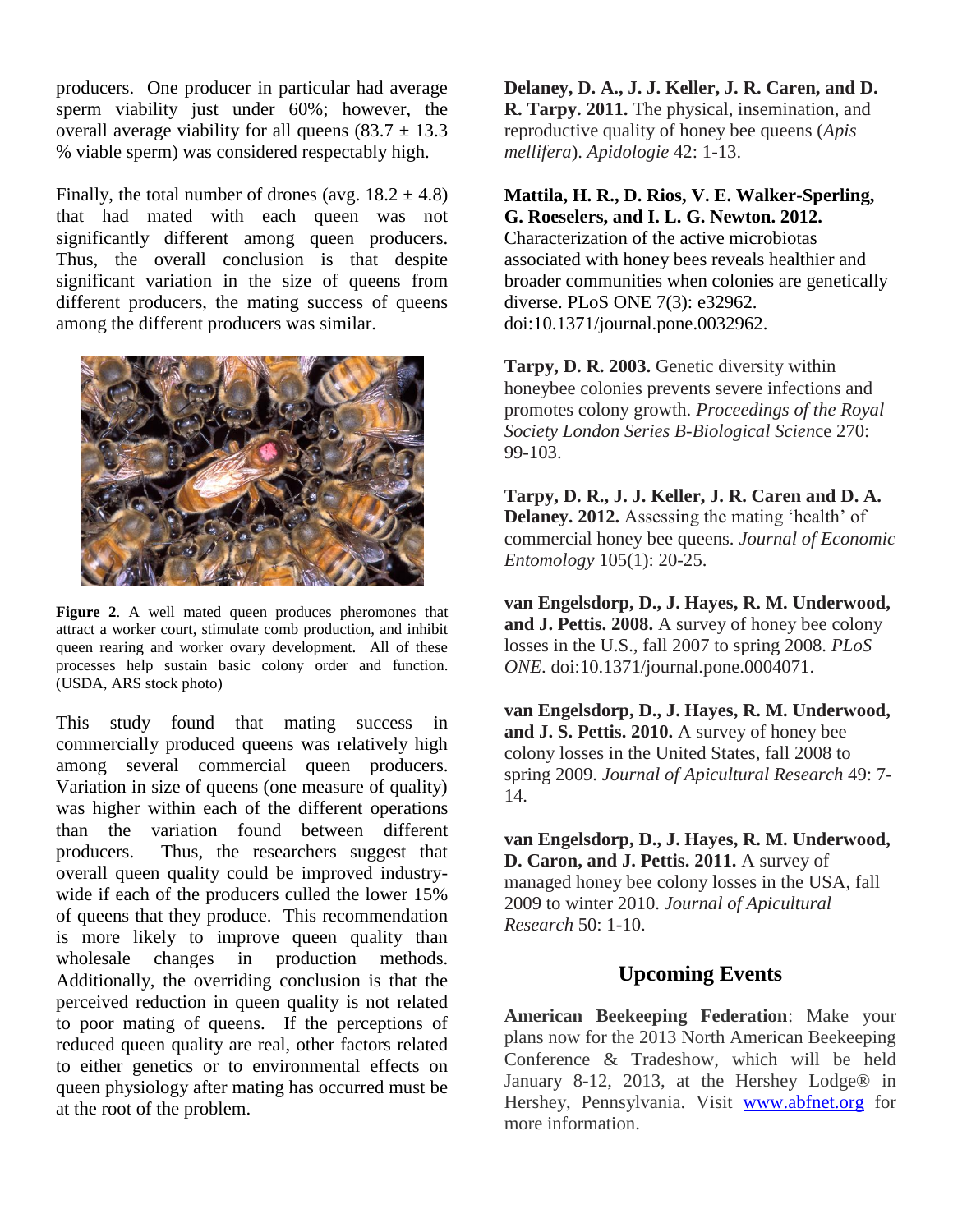The 44th Annual Convention of the **American Honey Producers Association** will be held at the Sheraton San Diego Hotel & Marina in San Diego, California, January 8-13, 2013. Visit www.americanhoneyproducers.org for more information.

Roger Bemis will teach the basics of Queen Rearing at the public library (www.foleylibrary.org) in Foley, AL on March 1-2, 2013. Cost for the course is \$50.00. If interested contact Roger at [bemisroger@yahoo.com](mailto:bemisroger@yahoo.com) or 251-213-0168.

# **Buy and Sell**

**Open mated VSH Queens for sale**. Breeders purchased from Glenn Apiaries and Adam Finkelstein. Queens kept in mating nucs 3 weeks until laying well. Free marking of all queens. Queens are \$20 each. Shipping will be by express mail every Monday starting the first Monday in April. Shipping fee is \$20 per order with free shipping on orders of 10 or more. Contact Johnny Thompson at broke\_t@bellsouth.net or call 601-562-0701.

# **Electronic Newsletter Reaches You Faster**

The MBA electronic newsletter is available to members and will get to you faster than regular mail. The quality is also better than the hardcopies we mail out. Pictures are in color and are very sharp. As well as being more convenient to members, the electronic newsletter helps save on the labor and expense involved in preparing and sending our members hardcopies. Contact Jeff: Harris [\(jharris@entomology.msstate.edu\)](mailto:jharris@entomology.msstate.edu) to submit: your e-mail address and request electronic delivery.

#### **Test Your Knowledge of Honey Bees (True or False)**

Worker bees must contact queen substance, or 9-ODA, in order for their ovary development to be inhibited.

\_\_\_\_\_ *Apis dorsata* is known as the Giant Honey Bee, and its nest size often exceeds 100,000 individuals.

- Western honey bees were well established in the United Sates by 1622.
- Most races of western honey bees have laying workers that produce drones parthenogentically (asexually).
- The honey bee's heart, being a closed system, can generate a substantial blood pressure during a contraction.
- \_\_\_\_\_ A worker in the queen's court will contact her for 20-30 minutes during a single encounter before interacting with other bees in the colony.
- A worker from an Africanized honey bee colony can deliver a fatal sting to the average person.
- European bees are less likely to abscond a nest site due to poor food resources than Africanized bees.
	- Queen rearing begins 10-12 days before a primary or reproductive swarm.
	- \_\_\_\_\_ Africanized bees convert more of their food resources into brood than do European bees.

Answers to these questions and a new set of questions will be provided in the December 2012 newsletter.

#### **Answers to last month's questions**:

False – the original host for *Varroa* mites is *Apis cerana*

True – this can be debated, but Italian honey bees are good starter bees for most people

False - not sure what crop is the major springsummer flow in MS, but corn does not provide much nectar to bees

Either answer – the data is mixed; some beekeepers claim that bottom supering gives higher yields, while others show no difference between the two methods